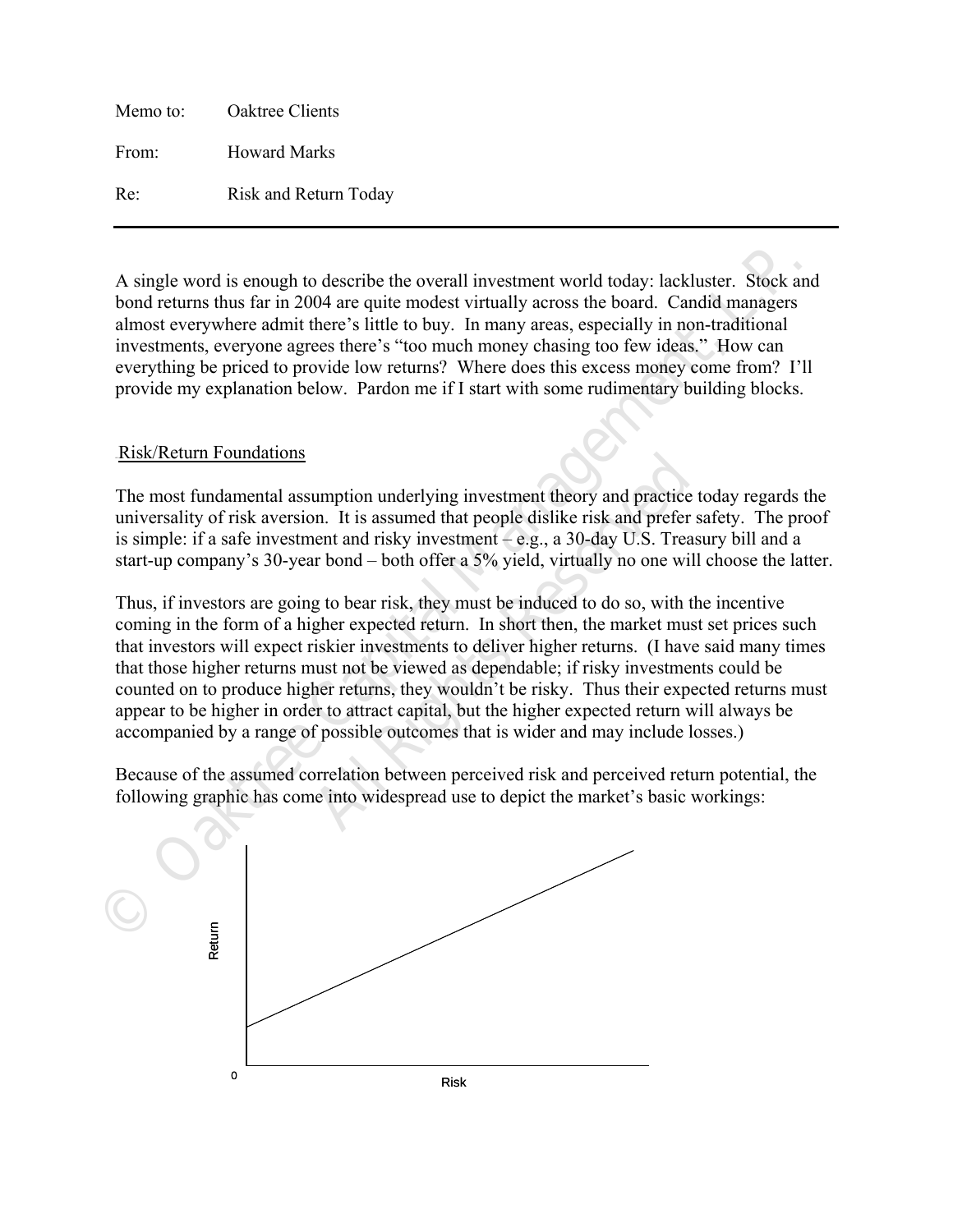As the graphic suggests, there is a low return that can be earned on the riskless asset and, from there, prospective return will rise with prospective risk. Thus we have a "capital market line" that, as the academics say, "is upward sloping to the right." (The "riskless asset" is generally felt to be the shortest U.S. Treasury bill, with regard to which investors don't worry about credit risk or the risk that inflation will erode the purchasing power of principal before it's repaid upon maturity.)

## The Market at Work

I'll use a "typical" market of a few years back to illustrate how this works in real life: The interest rate on the 30-day T-bill might have been 4%. So an investor says, "If I'm going to go out five years, I want 5%. And to buy the 10-year note I have to get 6%." He demands a higher rate to extend maturity because he's concerned about the risk to purchasing power, a risk that is assumed to increase with time to maturity. That's why the yield curve, which in reality is a portion of the capital market line, normally slopes upward with the increase in asset life.

Now let's factor in credit risk. "If the 10-year Treasury pays 6%, I'm not going to buy a 10 year single-A corporate unless I'm promised 7%." This introduces the concept of credit spreads. Our hypothetical investor wants 100 basis points to go from a "guvvie" to a "corporate." If the consensus of investors feels the same, that's what the spread will be.

What if we depart from investment grade bonds? "I'm not going to touch a high yield bond unless I get 600 over a Treasury note of comparable maturity." So high yield bonds are required to yield 12%, for a spread of 6 percent over the Treasury note, if they're going to attract buyers.

The Market at Work<br>
17 ll use a "typical" market of a few years back to illustrate how this works in real life: The<br>
11 ll use a "typical" market of a few years back to illustrate how this works in real life: The<br>
interes risk. "If the 10-year Treasury pays 6%, I'm not goin<br>less I'm promised 7%." This introduces the concep<br>investor wants 100 basis points to go from a "guvvis<br>sus of investors feels the same, that's what the sprea<br>vestment gr Now let's leave fixed income altogether. Things get tougher, because you can't look anywhere to find the prospective return on investments like stocks (that's because, simply put, their returns are conjectural, not "fixed"). But investors have a sense for these things. "Historically S&P stocks have returned 10%, and I'll only buy them if I think they're going to keep doing so." So in theory, the common stock investor determines earnings per share, earnings growth rate and dividend payout ratio and inputs them into a valuation model to arrive at the price from which S&P stocks will return 10% (although I'm not sure the process is nearly that methodical in actuality). "And riskier stocks should return more; I won't buy on the NASDAQ unless I think I'm going to get 13%."

From there it's onward and upward. "If I can get 10% from stocks, I need 15% to accept the illiquidity and uncertainty associated with real estate. And 25% if I'm going to invest in buyouts . . . and 30% to induce me to go for venture capital, with its low success ratio."

That's the way it's supposed to work, and in fact I think it generally does (although the requirements aren't the same at all times). The result is a capital market line of the sort that has become familiar to many of us, as shown on the next page.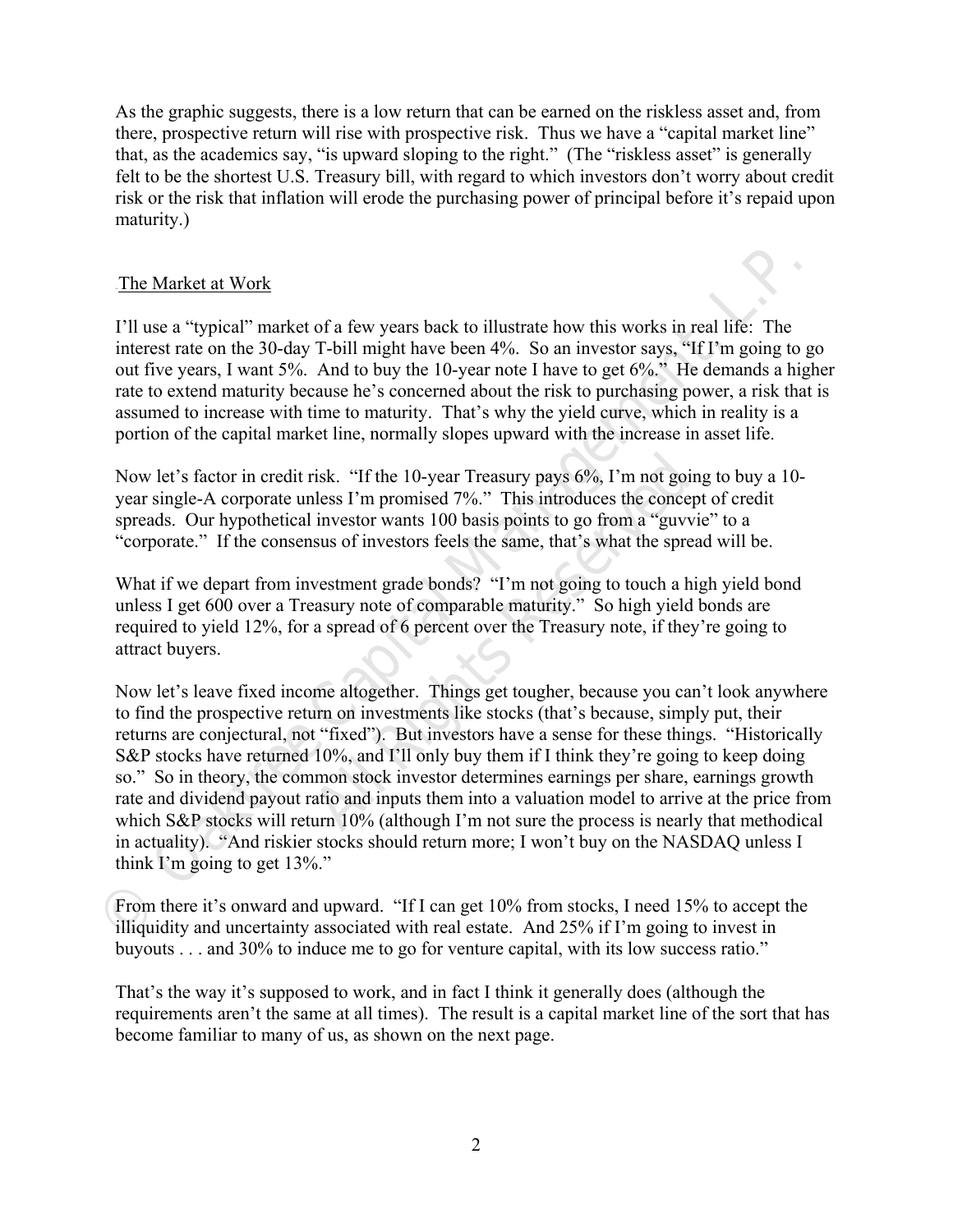

The Market at Work  $-2004$  Version

ment returns today stems from the starting point<br>6; it's closer to 1%. Interest rates reached multi-gent rates low for much of the year, although they've bee<br>lone (a) to stimulate an economy that has been quite<br>o protect t **A big problem for investment returns today stems from the starting point for this process: The riskless rate isn't 4%; it's closer to 1%.** Interest rates reached multi-generational lows in 2004. The Fed kept short rates low for much of the year, although they've been inching up in recent months. This was done (a) to stimulate an economy that has been quite sluggish since the last recession and (b) to protect the economy against negative effects from exogenous shocks, most prominently the corporate scandals of 2001-02 and the terrorist attacks of 9/11 (and the possibility of more); in fact, the low rates have been described as "emergency rates."

Our typical investor still wants more return if he's going to accept time risk, but with the starting point at  $1+\%$ , now  $4\%$  is the right rate for the 10-year (not  $6\%$ ). He won't go into stocks unless he gets 6-7%. And junk bonds may not be worth it at yields below 7%. Real estate has to yield 8% or so. For buyouts to be attractive they have to appear to promise 15%, and so on. **Thus we now have a capital market line like the one shown below that is (a) at a much lower level and (b) much flatter**.

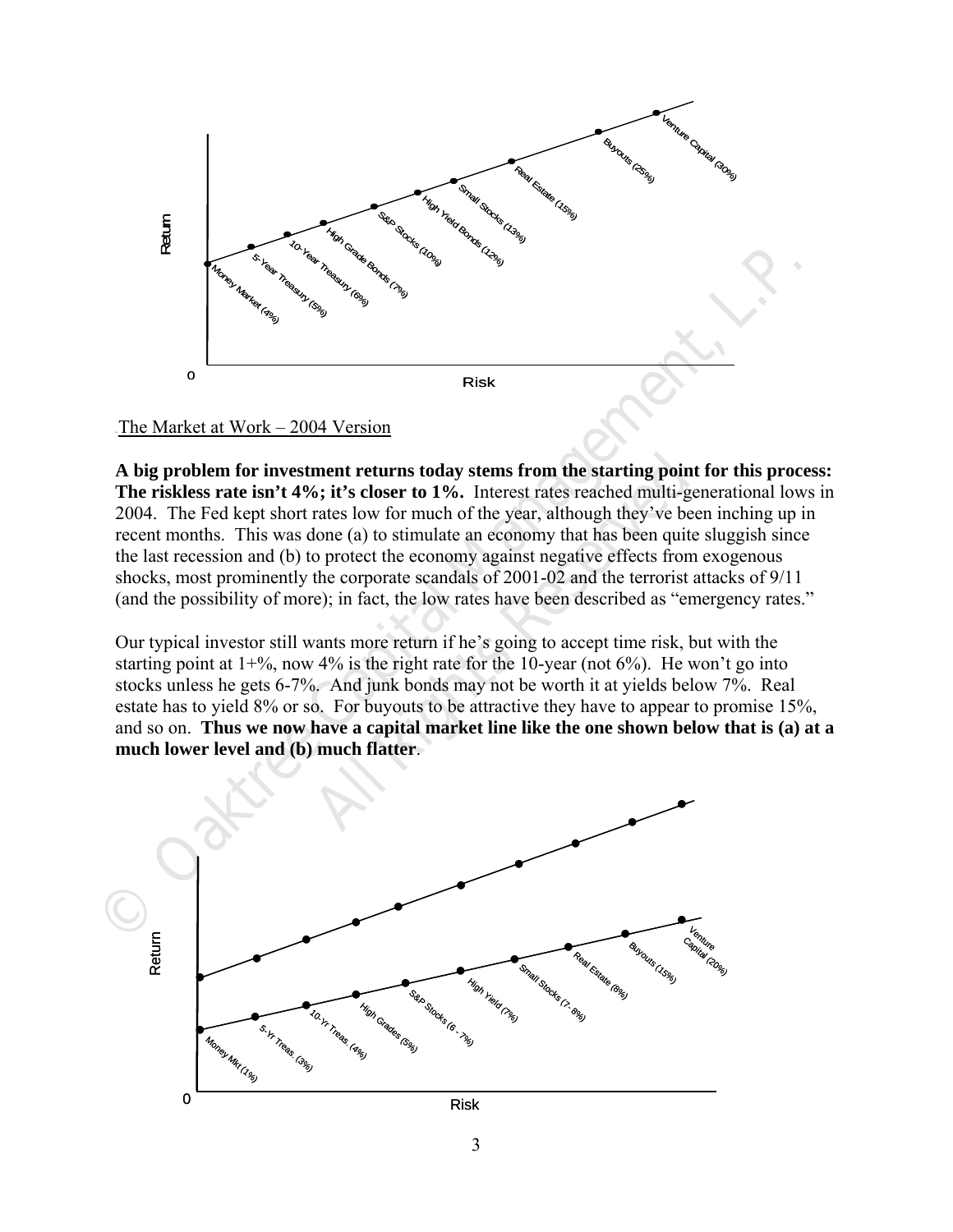The lower level of the line is explained by the low interest rates, the starting point for which is the low riskless rate. After all, the investment thought process is a chain in which each investment sets the requirement for the next. Each investment has to compete with others for capital, but this year, due to the low interest rates, the bar for each successively riskier investment has been set lower than at any time in my career.

## Why a Flatter Line?

Not only is the capital market line at a low level today in terms of return, but in addition a number of factors have conspired to flatten it. **First, investors have fallen over themselves in their effort to get away from low-risk, low-return investments**. **When you're especially eager not to make safe investment A, it takes less compensation than usual (in terms of prospective return) to get you to accept risky investment B**. Because people today are so motivated to get away from 1% money market investments and 3-4% Treasury notes, they'll accept less risk compensation than usual.

**Second, risky investments have been very rewarding for more than twenty years and did particularly well in 2003.** With only occasional, easily forgotten exceptions, we've seen high returns from common stocks, low-quality stocks, emerging market stocks, high yield bonds, distressed debt, private equity . . . the list goes on. **Thus investors are attracted more (or repelled less) by risky investments than perhaps might otherwise be the case and require less risk compensation to move to them.** 

Why a Flatter Line?<br>
Not only is the capital market line at a low level today in terms of return, but in addition a<br>
number of factors have conspired to flatter, it. First, investors have fallent over the<br>
method of the c **All Rights Resp. 2013** Shave been very rewarding for more than twenty. With only occasional, easily forgotten exceptions, ks, low-quality stocks, emerging market stocks, hightiv ... the list goes on. Thus investors are at **Third, investors perceive risk as being quite limited today.** Because rising inflation isn't seen as a significant risk, bond investors don't require much of a premium to extend maturity. And because the combination of a recovering economy and an accommodating capital market has brought default rates to record lows, investors are unconcerned about credit risk and thus are willing to accept below-average credit spreads. **Prospective return exists to compensate for perceived risk, and when there isn't much perceived risk, there isn't likely to be much prospective return**.

**In summary, to use the words of the "quants," risk aversion is down.** In May 2003 we at Oaktree began to worry about investors' indiscriminate behavior (of course, we're usually early in worrying about overheated markets). We were struck by the rapidity with which the terrified investors of less than a year earlier had become confident and aggressive. "Stressed" bonds that we had bought at yields of 30% to 70% in the summer of 2002 now could be sold at yields of 6% to 9%. Somehow, in that alchemy unique to investor psychology, "I wouldn't touch it at any price" had morphed into "looks like a solid investment to me." As a result, money was flooding out of low-yielding safe investments and into risky investments that appeared to offer higher returns (although we didn't think the returns were high enough).

In response, I wrote a piece called "The Cat, the Tree, the Carrot and the Stick" as part of my memo "What's Going On?" published on May 6, 2003. I said I thought the combination of low prospective returns on safe investments and recent high returns on risky investments was pushing many investors to dangerously high branches of the investment tree. Those branches are subject to cracking under all that weight. Therefore, until conditions changed, I suggested something closer to the ground.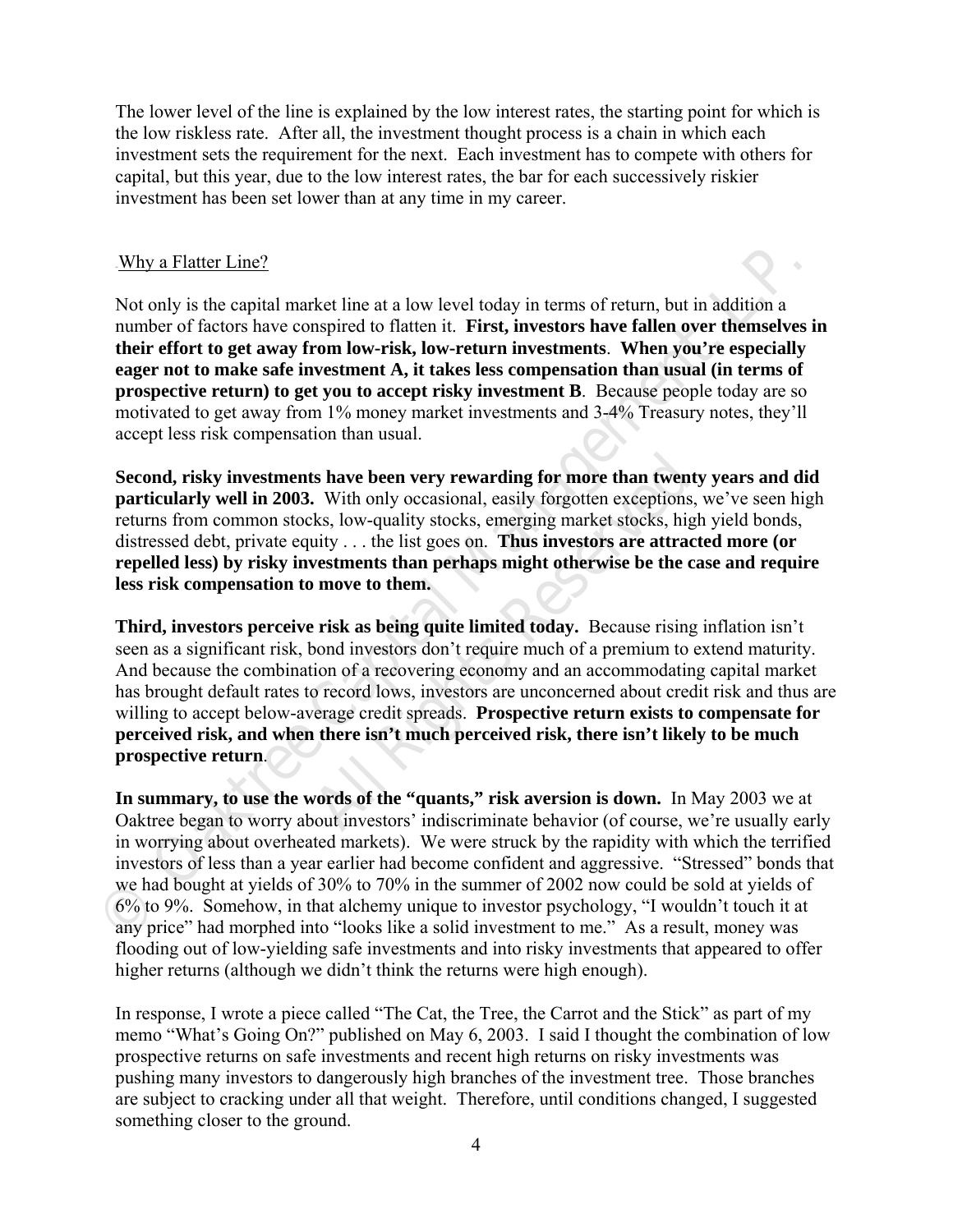# Money, Money Everywhere

But how can it be that there's too much capital trying to access so many markets at once? We can understand investor capital flowing from one market to another, but isn't the total amount of investment capital finite? Where does "more money" come from?

I think the amount of investment capital usually is rather fixed, (although many corporations are making pension fund contributions to correct under-funding), and in fact I don't think there's really "more money everywhere." It's just that no one wants to hold more cash at 1%, high grades at 3-5% or stocks at 6-7% (after stocks treated investors so poorly in 2000-02, that's what most people think they're now poised to return).

Thus I think the present situation is as follows:

- There's a given amount of money looking for a home.
- Relatively little of it is going into mainstream stocks and bonds, the two biggest markets.
- The redirection of that capital to the smaller non-traditional markets has given rise to a deluge capable of overwhelming those markets: driving up prices, lowering prospective returns and rendering attractive investments scarce as hens' teeth.

Frame the amount of two-streament-tapital states we state free treats, (antonoge many conjoustants and the likely mission fund contributions to correct under-funding), and in fact I don't think there's grades at 3-5% or st going into mainstream stocks and bonds, the two big<br>capital to the smaller non-traditional markets has giv<br>whelming those markets: driving up prices, lowering<br>attractive investments scarce as hens' teeth.<br>much more money a So it's not that there's that much more money around. **It's that would-be buyers are optimistic, unafraid, undemanding in terms of return, and moving** *en masse* **to small asset classes**. Holders of assets, who play a part in setting market prices by deciding where they'll sell, also are optimistic. The result is an unappetizing, risk-tolerant, high-priced investment landscape. It's for times like this that my favorite Warren Buffett quotation is most appropriate: "**The less prudence with which others conduct their affairs, the greater the prudence with which we must conduct our own affairs**."

# Implications for Investing

One way to improve investment results – which we try hard to apply at Oaktree – is to think about what "today's mistake" might be and try to avoid it. There are times in investing when the likely mistake consists of:

- not buying,
- not buying enough,
- not making one more bid in an auction,
- holding too much cash,
- not using enough leverage, or
- not taking enough risk.

I don't think that describes today. I've always heard that no one awaiting heart surgery ever complained, "I wish I'd gone to the office more." Well, likewise I don't think anyone in the next few years is going to look back and say, "I wish I'd invested more in 2004."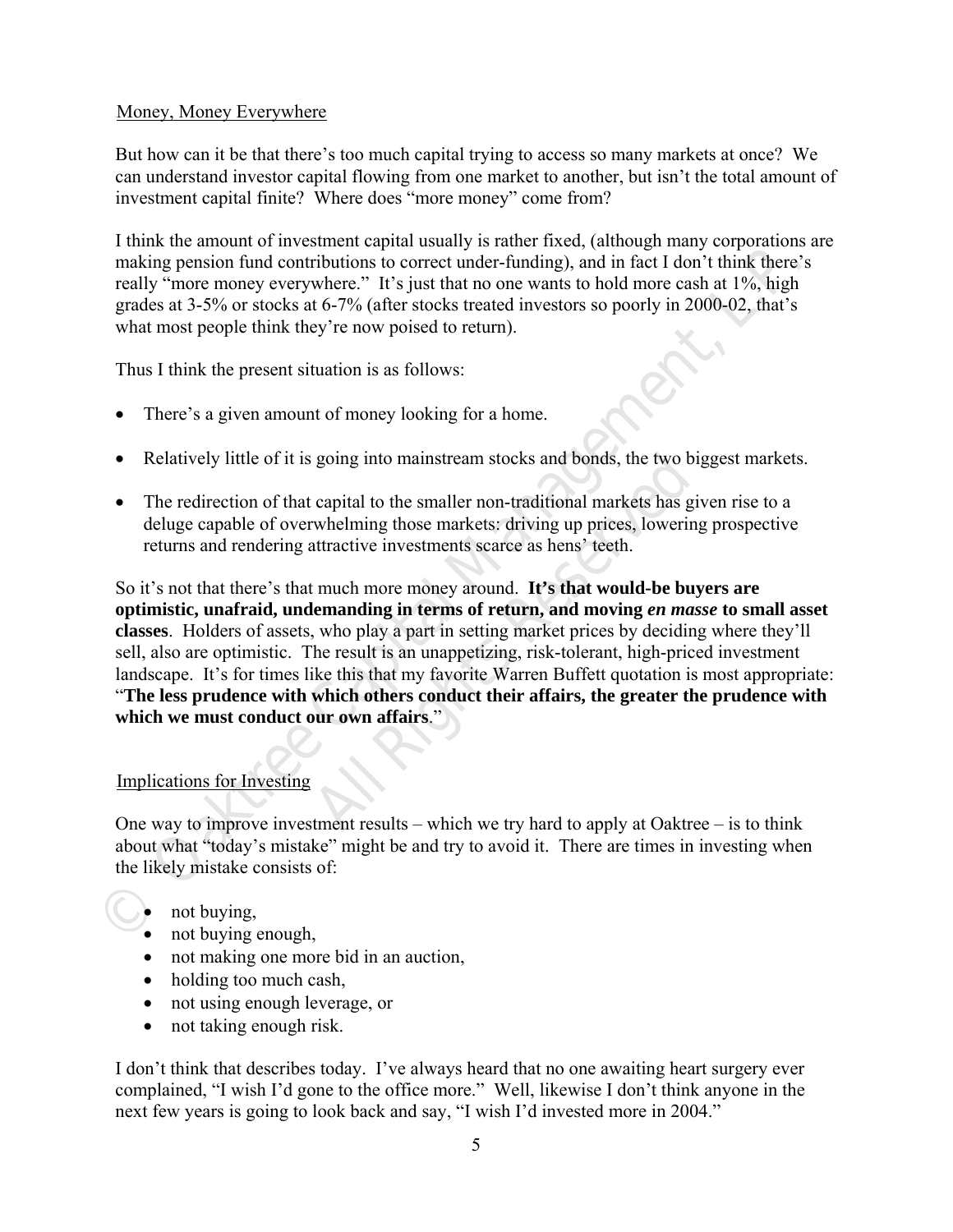Rather, I think this year's mistake is going to turn out to be:

- buying too much,
- buying too aggressively,
- making one bid too many,
- using too much leverage, and
- taking too much risk in the pursuit of superior returns.

There are times when the investing errors are of omission: the things you should have done but didn't. Today I think the errors are probably of commission: the things you shouldn't have done but did. **There are times for aggressiveness. I think this is a time for caution.** 

**•** using too much leverage, and<br>**•** taking too much risk in the pursuit of superior returns.<br>There are times when the investing errors are of omission: the things you should have done but<br>didn't. Today 1 think the crors a Not every investor has the option of holding a lot of cash. A pension fund has to pursue its actuarial return, and too many years spent earning money market rates can ensure it won't be achieved. The same can be true for a foundation that has to spend 5% of its assets each year, and for an individual living on his or her investment income. But when I look today at the smart people I know who have the ability to hold cash, I see large balances. As Warren Buffett wrote in his 2003 Annual Report, "Our capital is underutilized now . . . . It's a painful condition to be in – but not as painful as doing something stupid."

g on his or her investment income. But when I look<br>have the ability to hold cash, I see large balances. A<br>Report, "Our capital is underutilized now . . . . It's a<br>il as doing something stupid."<br>funds are a good thing – whe There are times when big funds are a good thing – when the market power that comes with more money is a help. I think this is generally a time for moderation in fund raising – a time when the selectivity and agility that come with smallness will prove to be key. Still, some managers are raising ever-larger funds and extending into new strategies on the back of recent strong results. That doesn't mean it's smart to join the herd of participants.

In my memo "What's Your Game Plan" on investing and sports (September 5, 2003), I mentioned the importance of "playing within yourself," or "not trying to do things you're not capable of, or things that can't be accomplished within the environment as it exists."

We simply cannot create investment opportunities when they're not there. In its first year, our newest distressed debt fund produced a 64% net IRR that's eyepopping . . . and impossible to replicate any time soon. So what should we do now? Rather than take profits and distribute the proceeds, should we prolong our holding periods or try to repeat our gains in new positions? And would it be smart to raise a big new fund? None of these, if the prospective returns on our holdings are inadequate and new investment opportunities are limited. The dumbest thing we could do is to insist on perpetuating our high returns – and give back our profits in the process. If it's not there, hoping won't make it so. **All we ever can do is take what they give us.** 

**No one wants to throw in the towel with regard to investment returns. No one likes to admit that their intelligence and hard work won't be enough to get them to their target. But at times when the markets are offering paltry absolute returns and inadequate compensation for bearing risk, it's the only thing to do.**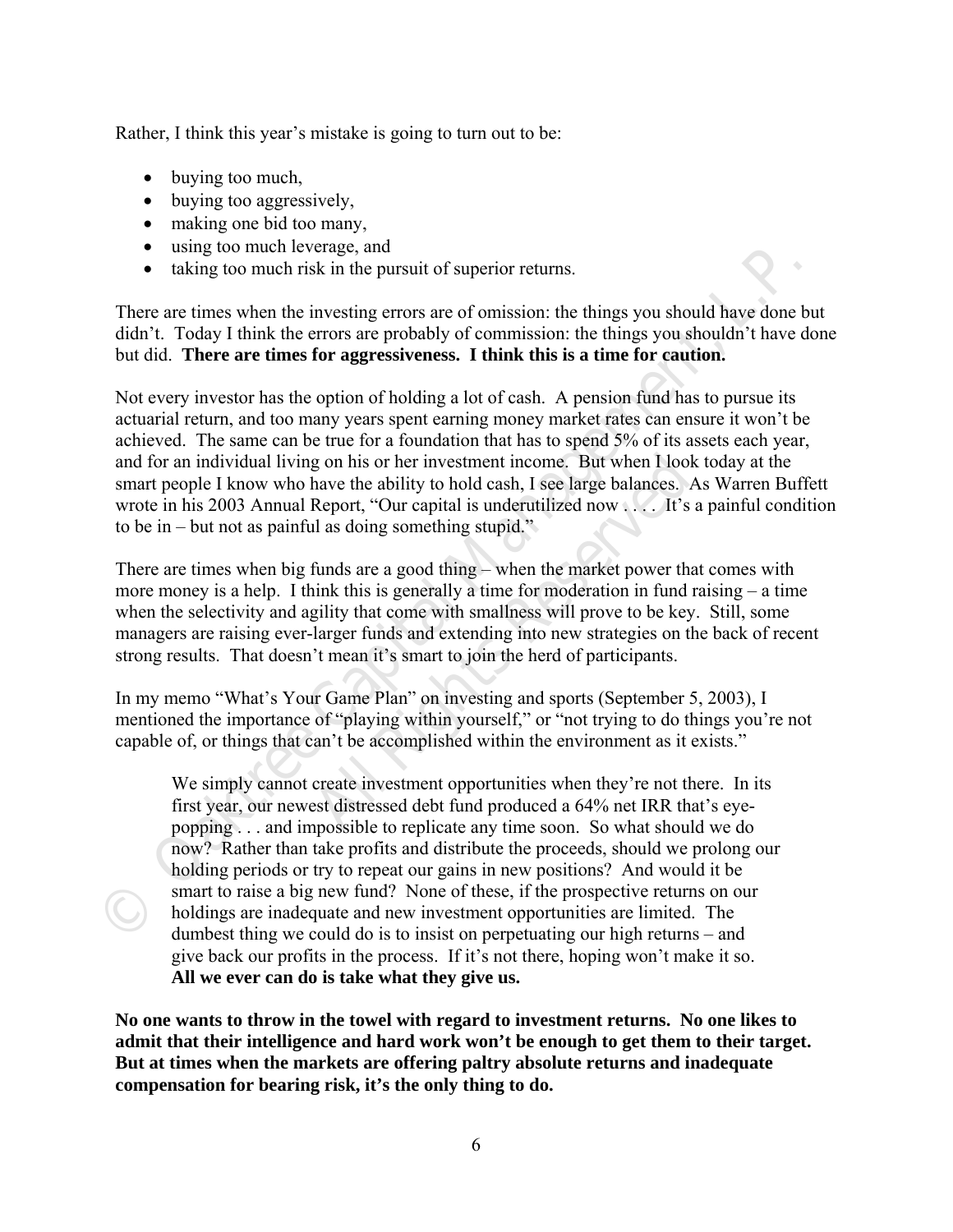What's the alternative? Deny the facts? Take on more risk in pursuit of high returns? Doing so won't help when prices are high and too much capital is jostling for admittance. **The fact is there are times when you have to stress caution, refuse to stretch for return, moderate your expectations, and keep your head down. I think this is one of those.** 

**By the way, I'm not saying all investments are priced too high and bound to collapse. I'm saying most aren't priced to give high returns or adequate risk compensation.** Whether a strong price correction is coming in a given market depends on the extent and speed with which investors increase their return demands. Remember, there's only one way for prospective returns to increase quickly: through a price correction. On the other hand, a slow and gradual reassertion of prospective return can be accomplished through several years of price stagnation. Neither prospect, however, argues for aggressive investing today.

As for individual asset classes,

- The greatest excesses seem to be centered in some of the **alternative investments** to which people have fled in search of return. Private equity, distressed debt, hedge funds and others of that ilk are unlikely to prove the "silver bullets" that people are hoping for.
- There's no question that **bonds** of all stripes are fated to produce low returns in fact, the lowest long-term bond returns I've ever seen. When you're talking about a 10% 10 year bond, you can argue about whether the return over the next few years will be 15%, 10%, 5% or zero. But when you're talking about a 5% bond, the range by definition has to be significantly lower.
- fled in search of return. Private equity, distressed d<br>lk are unlikely to prove the "silver bullets" that peop<br>n that **bonds** of all stripes are fated to produce low re<br>m bond returns I've ever seen. When you're talking<br>a Finally, **stocks** are well down from their highs; their valuations have been rendered less excessive by today's generally higher corporate earnings; and they aren't being borne aloft by capital inflows. On the other hand, absolute p/e ratios are still high, supported by the low level of interest rates, and there's the risk of downward valuation when people realize that the long-term return on stocks is likely to be driven by profits growth in mid-single digits.

Starting times are represented to generate that the presente rase comperison is competent to when the method with which method in the setter return demands. Remember, there is only one way for prospective terms to increase Taking all of the above into consideration, I feel this is a time when the route to investment success may be via the "least bad" course of action. **For over a year I've been telling the boards on which I serve that I view the solution as "special niches, special people." Because the vast majority of asset classes are high priced and crowded, the key is to find those that are less so. Similarly, it's important to choose managers with enough talent and discipline to make the most of the current situation.** 

None of my observations is sure to be right, as always, but I want to share my thinking about what's going on in the investment markets today.

October 27, 2004